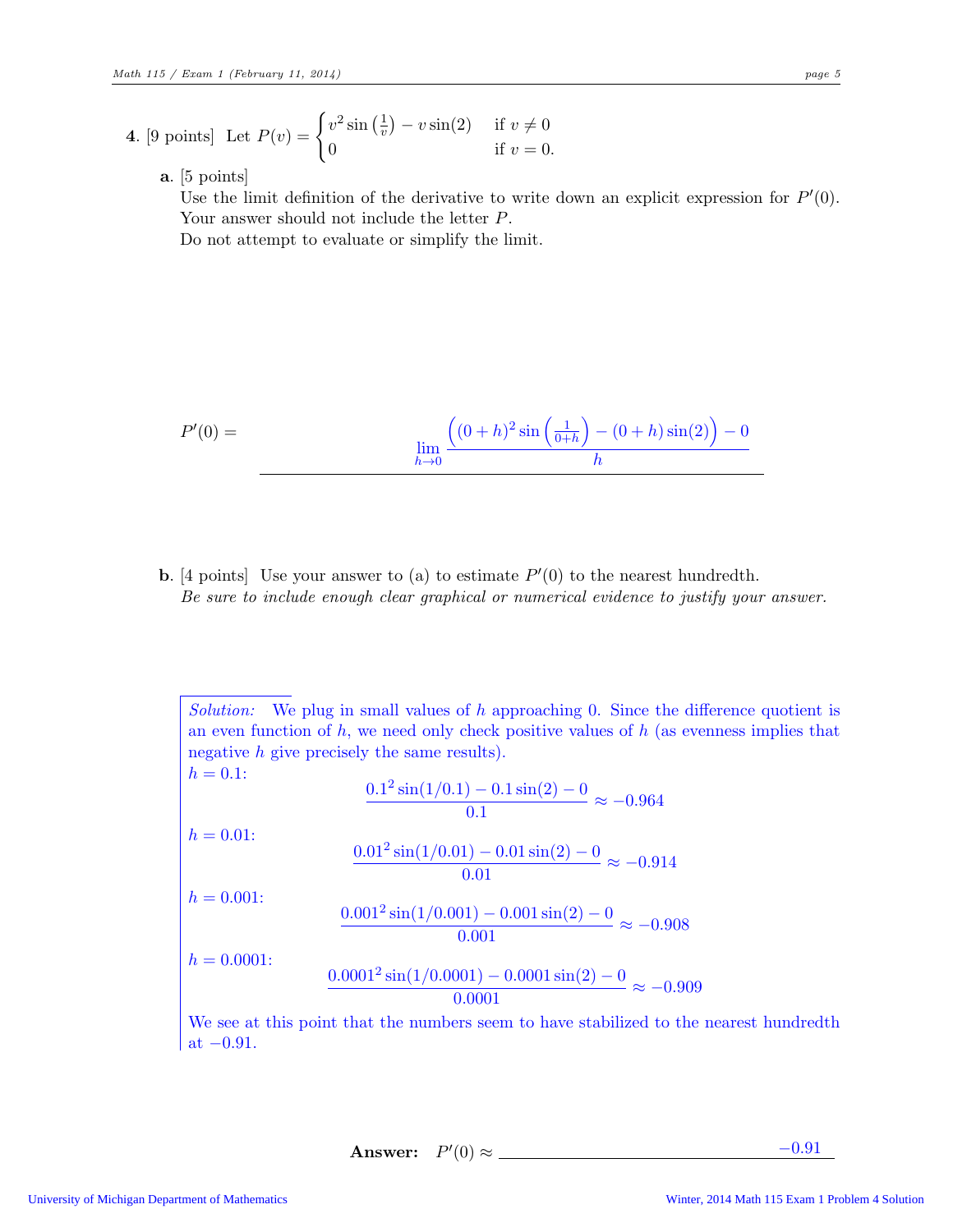## 2. [5 points] Let

$$
K(p) = (1 + \cos(p))^{1+2p}.
$$

Use the limit definition of the derivative to write an explicit expression for  $K'(4)$ . Your answer should not involve the letter K. Do not attempt to evaluate or simplify the limit. Please write your final answer in the answer box provided below.

**Answer:** 
$$
K'(4) =
$$
 
$$
\lim_{h \to 0} \frac{(1 + \cos(4 + h))^{1 + 2(4 + h)} - (1 + \cos(4))^{1 + 2(4)}}{h}
$$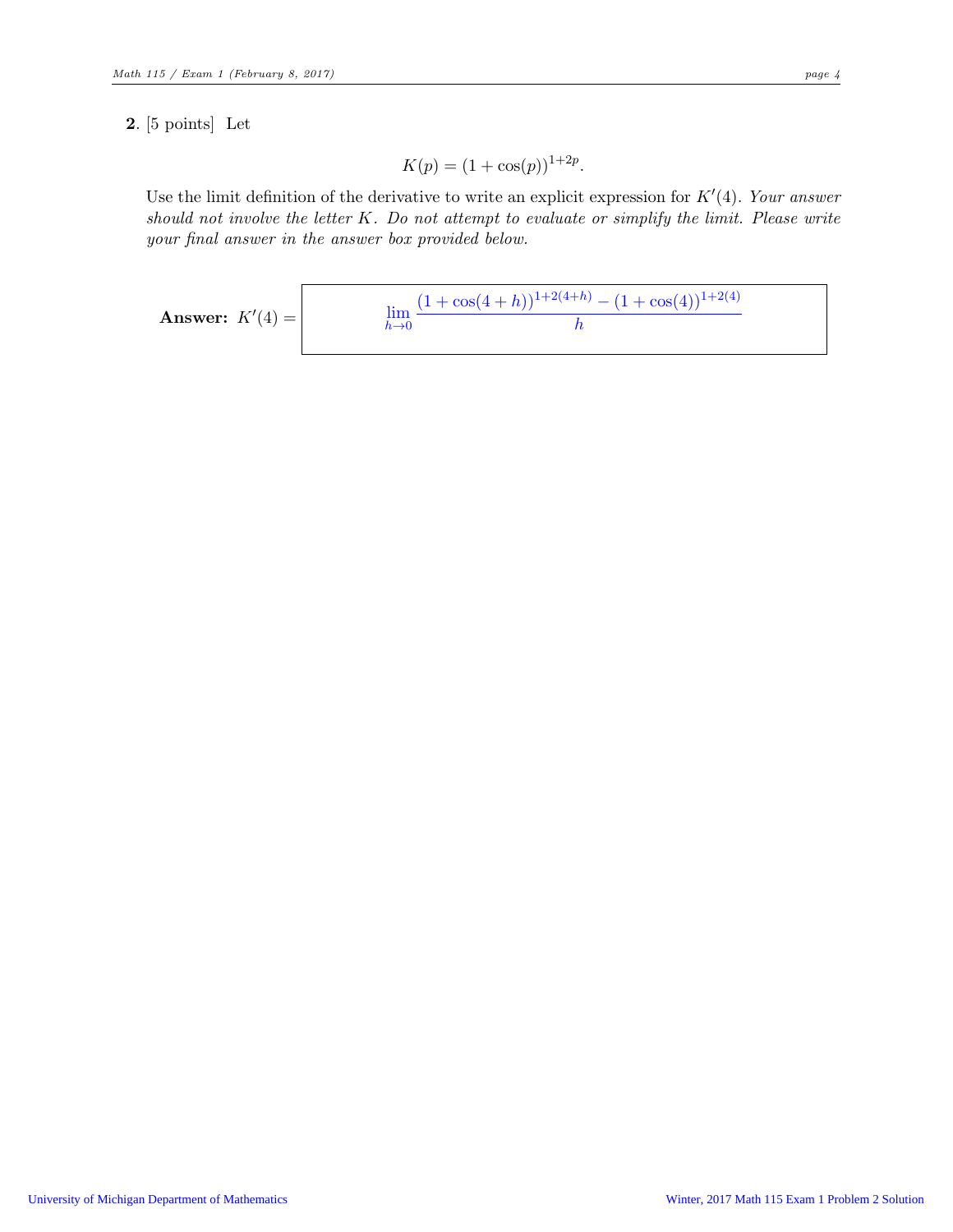3. [5 points] Let

$$
B(k) = e^{-4k^2} \tan(k+3).
$$

Use the limit definition of the derivative to write an explicit expression for B′ (5). *Your answer should not involve the letter* B*. Do not attempt to evaluate or simplify the limit.* Please write your final answer in the answer box provided below.

*Solution:*

$$
B'(5) = \lim_{h \to 0} \frac{e^{-4(5+h)^2} \tan(h+8) - e^{-100} \tan(8)}{h}.
$$